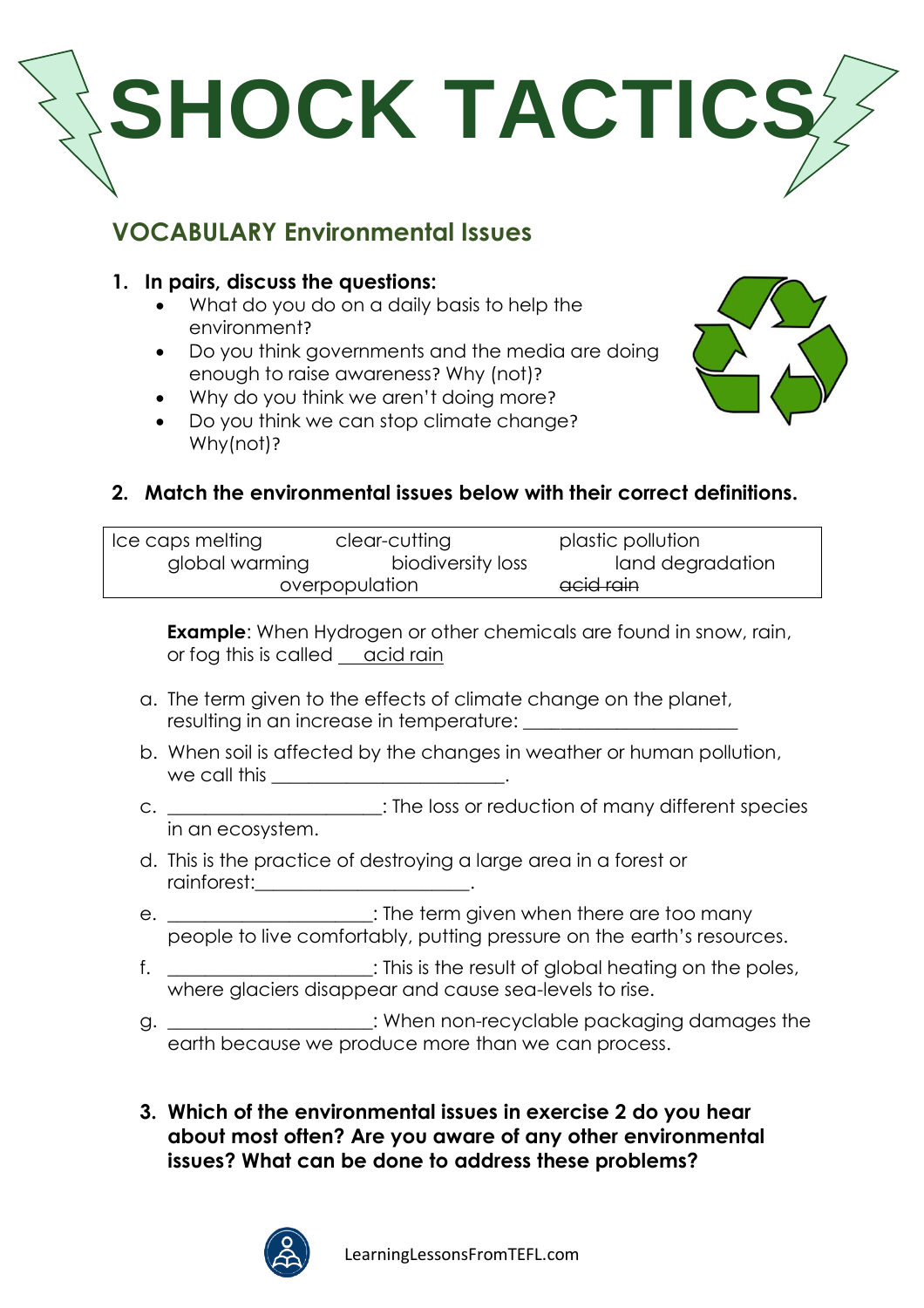# **GRAMMAR Modifying Comparisons**

**4. "***Only things that truly shock us will make us stand up and take notice."* To what extent do you agree with the above quote? Discuss with a partner and give reasons for your answer.

#### **5. a. In pairs, discuss the questions:**

- How many plastic bottles do you think we produce each day?
- What percent do you think are recycled?

#### **b. Watch the video [here](https://vimeo.com/453215291) and check your answers**.

#### **c. Discuss the questions with a partner:**

- Does this amount surprise you?
- Does this video have an impact on your ideas about plastic pollution? Why?

#### **6. a. Look at the sentence below:**

That's higher than I thought! What words can we put in the space? How do they change the meaning?

#### **b. Write the words below in the correct part of the table.**

| slightly | much | a lot        | a little | a bit |  |
|----------|------|--------------|----------|-------|--|
| tar      | even | a little bit | not much |       |  |

| To show a big difference                                                   | To show a small difference |  |
|----------------------------------------------------------------------------|----------------------------|--|
|                                                                            |                            |  |
|                                                                            |                            |  |
|                                                                            |                            |  |
|                                                                            |                            |  |
| • To show no difference we use just or the same with asas<br>comparatives. |                            |  |

**7. Complete the sentences using a modified comparative so that they are true for you.**

**Example:** Recycling in my town is <u>much better</u> than it was 10 years ago.

- a.  $\Box$  plastic bags are used now that you must pay for them.
- b. Social media has made environmental issues \_\_\_\_\_\_\_\_\_\_\_\_\_\_\_than they were in the past.
- c. People are buying \_\_\_\_\_\_\_\_\_\_\_\_\_\_\_\_ number of recycled or environmentally conscious products nowadays.